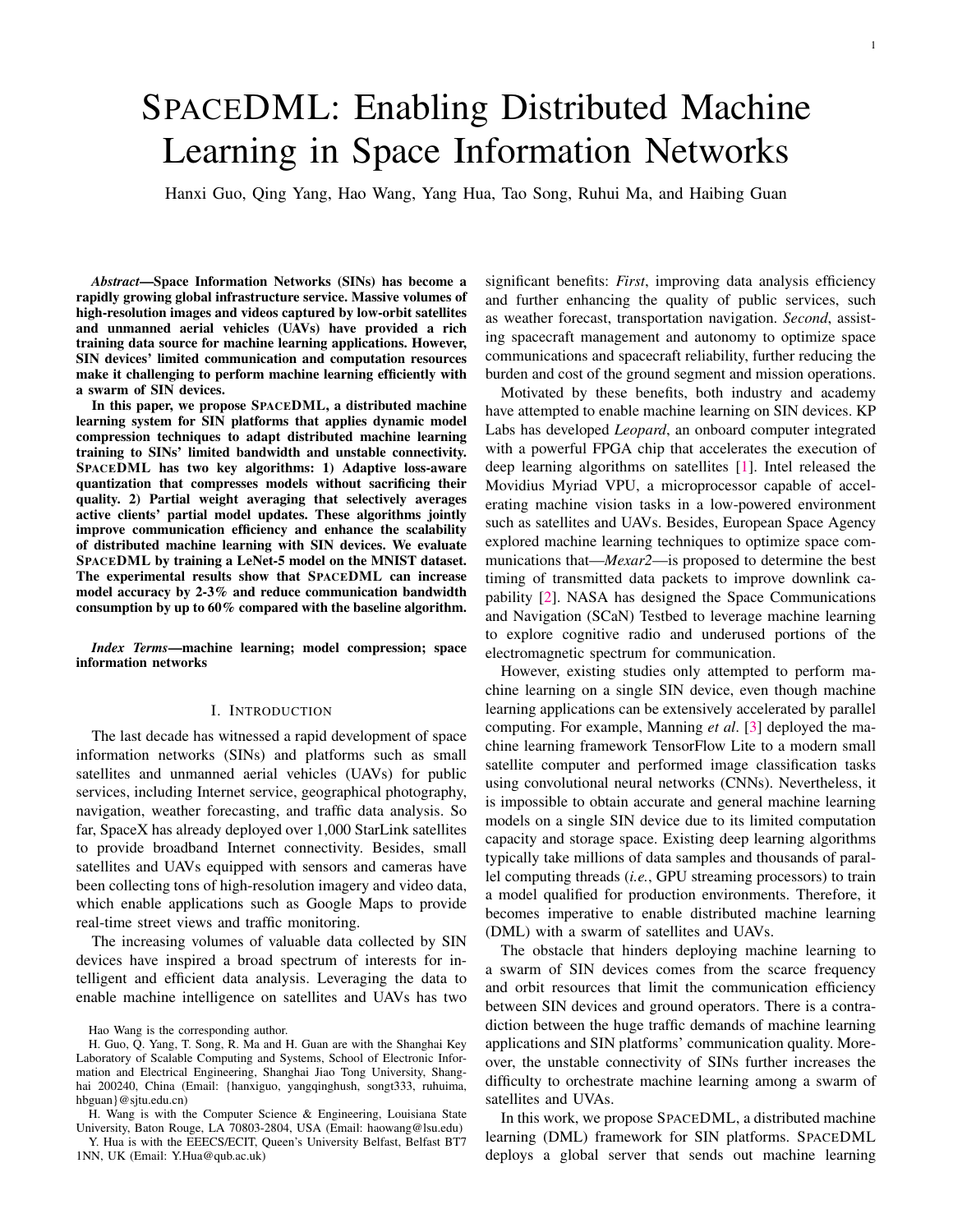tasks to each SIN device and iteratively updates a global model by exchanging model weights with SIN devices following a new distributed machine learning paradigm federated learning [\[4\]](#page-5-3). With multiple SIN devices participating in training, SPACEDML tolerates unstable SIN connectivities where disconnected devices either fail or extensively slow down the training. Besides, SPACEDML applies the latest model compression algorithm that reduces the size of model weights to accommodate the limited bandwidth of SINs and allows more SIN devices to participate in distributed training. We propose to perform adaptive loss-aware model quantization that compresses local models trained on SIN devices without sacrificing model accuracy. We also develop a quantized weight averaging algorithm to aggregate quantized model weights from each SIN device efficiently. The main contributions of SPACEDML are as follows:

- We design SPACEDML, an efficient distributed machine learning framework that extensively reduces the communication overheads among SIN devices.
- We introduce an adaptive loss-aware model compression method into distributed machine learning with SIN devices that adapts to the limited bandwidth and unstable connectivity in SIN.
- We evaluate SPACEDML using a realistic model and a public dataset. Experimental results of training a LeNet-5 model on the MNIST dataset show that SPACEDML can increase accuracy by 2-3% and reduce communication overheads between SIN devices by up to 60% compared with the baseline algorithm FEDAVG.

### II. PRELIMINARIES

This section first reviews existing SIN services and then introduces the background of federated learning and model compression.

#### *A. Space Information Network Services*

Space Information Networks (SINs) are global network infrastructures carried by space devices distributed at different attitudes through integrated network interconnecting, including satellites, airships, aerostats, and UAVs. Using such a complex hierarchical architecture, SINs bring connectivity across the world and enable broadband Internet access services to users anywhere and anytime. A wide range of industrial and academic applications have benefited from SINs' global coverage, especially remote sensing, artificial intelligence, and public transportation [\[3,](#page-5-2) [5,](#page-5-4) [2\]](#page-5-1).

Integrating machine intelligence to SINs has become practical as more and more SIN devices are equipped with highperformance computing chips and precise sensors. Instead of collecting data from SIN devices to terrestrial stations, directly training machine learning models on SIN devices mitigates the long data transmission time between SIN devices and terrestrial stations thanks to the instant access to massive volumes of valuable data captured by SIN devices [\[3\]](#page-5-2). However, the huge network traffic generated by distributed machine learning is challenging for existing SIN infrastructures. Existing studies on distributed machine learning have not specifically optimized for the limited and unstable communication conditions in SINs.

#### *B. Federated Learning*

Federated Learning is a new distributed machine learning paradigm that orchestrates a large scale of devices to perform on-device training and global model update [\[4\]](#page-5-3). Unlike traditional machine learning algorithms that centralize data to a server for training, each participating device  $k$  in federated learning trains a model  $w_k$  locally and exchanges the local model  $w_k$  with a server to update a global model  $w$ . As centralizing data from SIN devices is time-consuming, federated learning can exploit the immediate on-device data access to avoid data transmission latency. As SIN devices capture new data, federated learning can update models locally without waiting for data centralization as traditional distributed machine learning (DML) does.

However, due to its distributed nature, federated learning still needs to consume network bandwidth to exchange model weights between clients and a centralized server. A few studies have been proposed to further minimize the communication overhead in federated learning by compressing the model weights exchanged between devices. Konečný et al. [\[6\]](#page-5-5) designed structured updates and sketched updates to reduce data transmission. LotteryFL [\[7\]](#page-5-6) applies the Lottery Ticket hypothesis with FEDAVG, applying model pruning algorithms to remove less important model weights without sacrificing model accuracy. FedSketchedSGD [\[8\]](#page-5-7) compresses gradients using the Count Sketch algorithm to decrease communication bandwidth usage.

#### *C. Model Quantization*

Deep neural networks typically have a large number of layers and channels that result in a significant redundancy. There are three popular model compression techniques: model pruning, knowledge distillation, and model quantization. Model pruning may spoil the integrity of the whole model structure and lose some contributing neurons in layers. Knowledge distillation requires the teacher networks and student networks to be rigorously harmonious. Otherwise, the learning process may be unstable. Model quantization makes it possible to deploy deep neural networks to devices with limited computation resources and storage by keeping every model parameter but approximates floating-point numbers by lower bit-width numbers. BinaryConnect [\[9\]](#page-5-8) mapped floating-point parameters to +1 or −1 using either deterministic or stochastic operation. Binary-encoded floating-point numbers can exploit efficient bit-wise operation in microprocessors to accelerate computation. Courbariaux *et al*. [\[10\]](#page-5-9) proposed quantizing model parameters and activations by mapping the intermediate product of input to a lower bit. ALQ [\[11\]](#page-5-10) designed a method to train a multi-bit network based on the loss function instead of the reconstruction error, allowing that the parameters in the same layer may have different precision after model quantization.

A few model quantization techniques have been proposed to improve the communication efficiency in federated learning,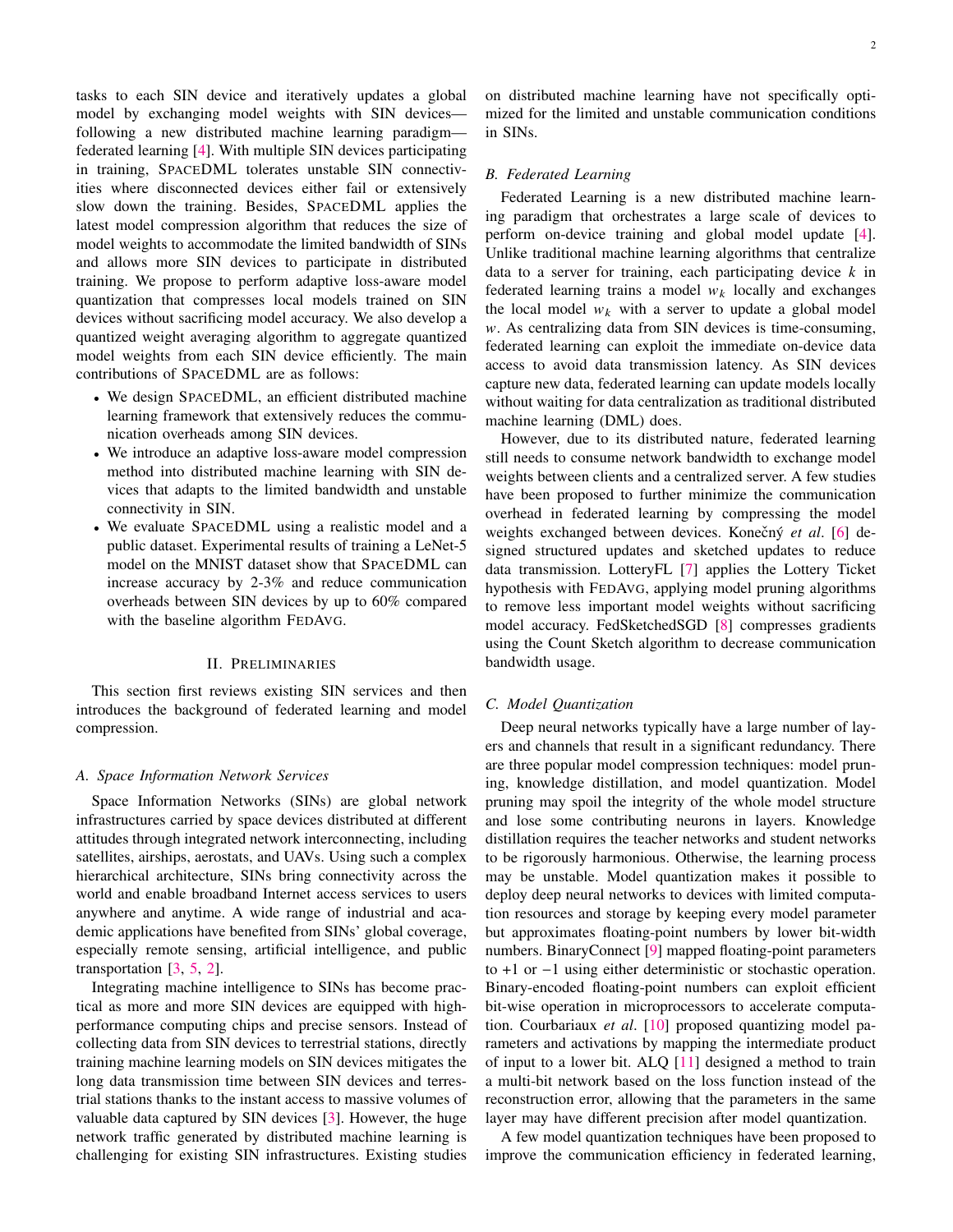reducing the volume of updates transmitted between the global server and participating devices. Quantized SGD [\[12\]](#page-5-11) that quantizes gradient and trades off between communication bandwidth and converging times in distributed setting was proposed to boost efficiency. FedPAQ [\[13\]](#page-5-12) combined period averaging, partial participation, and quantization with federated learning to address communication bottleneck. Nir Shlezinger *et al.* [\[14\]](#page-5-13) proved coupling universal quantization vector with Federated Learning works well. LFL algorithm [\[15\]](#page-5-14) quantized client models and global server models so that the transmission can be further reduced. However, all these existing works follow a static model quantization policy that can hardly adjust model compression rate dynamically.

# III. SPACEDML'S DESIGN

This section first describes SPACEDML's architecture and deployment in SINs. We then introduce the two key parts of SPACEDML: 1) Adaptive loss-aware quantization (ALQ) for multi-bit neural networks; 2) Partial averaging and ALQ for global model weights. At last, we present a detailed complexity analysis of the algorithm applied in SPACEDML.

#### *A. Architecture and Deployment in SINs*

Fig. [1](#page-2-0) presents the architecture of SPACEDML, where there are  $K$  SIN devices participating in training and one SIN device working as the global server. The global server device orchestrates participating devices to train local models and exchange model weights iteratively. The participating SIN devices communicate with the global server device using SIN communication channels.

In each communication round, the server device picks a subset of  $K$  devices in SINs and distributes its global model weights to them as in Algorithm [1.](#page-3-0) When the selected devices receive the quantized global weights, they reconstruct the original global weights with small precision loss. Then, these devices use the reconstructed weights to train the model using their local data. After the training, each selected device uses ALQ to quantize the local weights and uploads the quantized local weights  $B_i$  and  $\alpha_i$  to the server device. For any participating device  $i$ ,  $B_i$  is the concatenated binary bases of all layer weight groups, and  $\alpha_i$  is the corresponding vectorized coordinates. The server device reconstructs and aggregates all the local weights to update the global model. And the server uses ALQ to quantize the global model. After all participating devices receive the updated quantized global model, a new communication round begins.

#### *B. Problem Formulation*

In this paper, we aim to formulate a distributed machine learning paradigm for SINs, with an objective to reduce the volume of data transmitted between SIN devices. In SPACEDML, we formulate the distributed machine learning procedure into the following optimization problem:

$$
\min_{\mathbf{B},\alpha} f(\mathbf{B},\alpha;X) = \frac{1}{K} \sum_{i=1}^{K} f_i(\mathbf{B}_i,\alpha_i;X_i),
$$
 (1)

3

<span id="page-2-0"></span>

Fig. 1: An overview of SPACEDML's architecture.

where  $f_i$  is the loss function on a device  $i$ ,  $K$  is the number of participating SIN devices, and  $X_i$  is the input training data on the device *i*. *B* is the concatenated binary bases and  $\alpha$  is the corresponding vectorized coordinates. Combining  $\bm{B}$  and  $\alpha$ can reconstruct the model weights, which will be introduced in Section [III-C.](#page-2-1)

The objective of SPACEDML is to reduce the communication overhead introduced by model weight exchange between SIN devices and allow more devices to participate in training. Quantizing model weights into lower-precision data formats can extensively reduce communication bandwidth usage. With the same level of infrastructures and bandwidth provisioning, reducing the communication overhead of each device will allow more devices to participate in training, eventually increasing the training efficiency.

#### <span id="page-2-1"></span>*C. Adaptive Loss-aware Model Compression*

Quantization reduces communication overhead by converting higher-precision model parameters to lower-precision ones. Preliminary quantization maps each model parameter to a lower-precision model parameter, while multi-bit networks quantize their weights to coordinates and binary bases, further reducing the data volume required to keep the model. However, ALQ can generate multi-bit networks with several bit-widths in the same layer, compared with global bit-width in one layer for common multi-bit networks. The ALQ algorithm keeps the composition of the model and reduces the model size extensively.

Adaptive loss-aware quantization (ALQ) for multi-bit networks divides the same layers into disjoint groups and quan-tizes them into diverse bit-widths [\[11\]](#page-5-10). For weight  $w_l \in \mathbb{R}^{N \times 1}$ in layer *l* of the model on device *i*,  $N = n \times M$ . ALQ separates the weights of layer *l* into *M* groups. Each group  $\hat{w}_{l,m}^i$ ,  $m \in M$ has its own  $B^i_{l,m}$  and  $\alpha^i_{l,m}$ .

$$
\hat{w}_{l,m}^i = \sum_{j=1}^{I_{l,m}^i} \alpha_j \beta_j = \boldsymbol{B}_{l,m}^i \alpha_{l,m}^i,
$$
\n(2)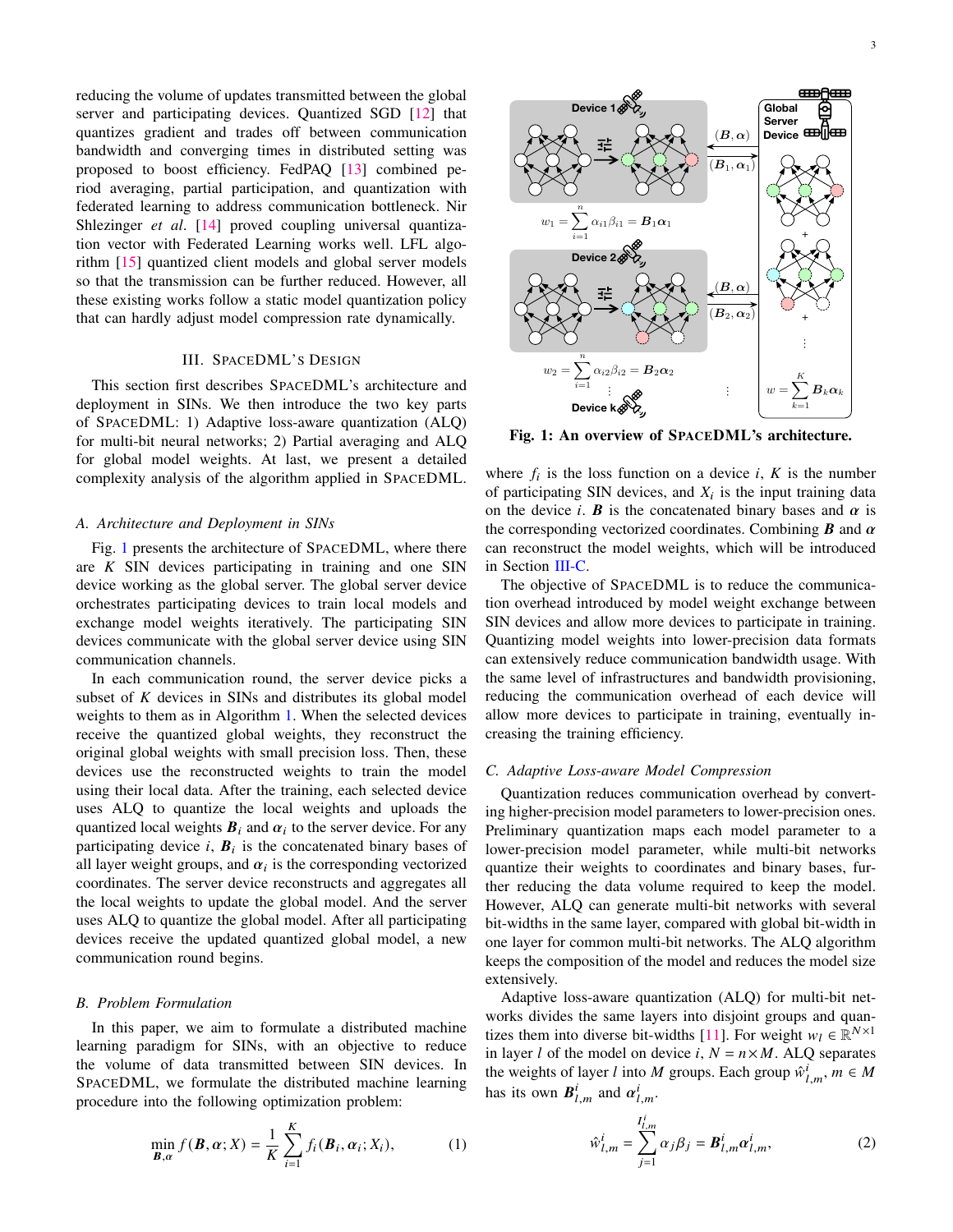where  $\beta_j \in \{-1, +1\}^{n \times 1}$ ,  $B_{l,m}^i \in \{-1, +1\}^{n \times I_{l,m}^i}$ ,  $\alpha \in \mathbb{R}_+^{I_{l,m}^i \times 1}$ and  $I_{l,m}^{i}$  is the bit-width.

We apply the ALQ workflow to quantize local models on each device. A local model is trained through pre-training, ALQ, and post-training with the local data. The pre-training period consists of full-precision training offering the prerequisite for ALQ quantization. It should be noted that the pretraining should only be operated in the first round for the devices participating in global communication.

The ALQ algorithm has three phases. The first phase is pruning the model in the  $\alpha$  domain, which is the coordinates for binary bases. The binary bases  $\bm{B}$  will have to accord change. Here, pruning is an approximation for quantization. A smaller number of coordinates means less storage for model weights and less transmission overhead. The second phase is optimizing binary bases, and the third phase is optimizing the coordinates.

Post-training is the quantization with straight-through estimators (STE), promoting the overall performance compared with the result without post-training. STE propagates approximated gradient, which may introduce undesirable loss.

# *D. Partial Weight Averaging*

SPACEDML selects partial devices randomly in a large pool and extracts their local weights—the coordinates and the binary base—to the global server. The server device multiplies the coordinates and binary bases of each device, and the sum of these multiplications becomes the weights of the global model. The details of this process are shown in Algorithm [1.](#page-3-0) Sketch initialization is implemented to generate global coordinates and binary bases before downloaded to devices. This initialization attempts to generate the same format weights in the server device as the weights in client devices. Otherwise, without this initialization, communication volume will increase, and the ondevice workload, such as the local initialization for coordinates and binary bases, will increase. This random partial averaging can pick those active devices to participate in training. Any inactive and dropped devices will not suspend the process of whole federated learning.

After the server device has updated the global model,  $\bm{B}$ and  $\alpha$  on the server will be sent to the participating devices, which previously uploaded their weight to the server device. The process will be terminated when the global model reaches a target accuracy or after a predetermined number of rounds complete. If the process has not been terminated, the training will go into the next round—executing the ALQ algorithm in devices.

# *E. Algorithm Analysis*

In common deep neural networks, we can assume  $I_{0,l}$  is one for each device and layer. For  $n$  groups in layers  $l$ , after sketch initialization in each device,  $I_{1,l}, I_{2,l}...I_{n,l}$  stand for the bit-width of each group. We assume  $I_l$  is the average of these bit-widths. That is to say,  $I_l = \frac{1}{n} \sum_{i=1}^n I_{i,l}$ . As said in [\[11\]](#page-5-10), after T encodes of pruning in a domain, the suggested bit width  $I_l^T$  can T epochs of pruning in  $\alpha$  domain, the average bit-width  $I_l^T$  can be less than one, which is the bit-width before applying ALQ into each local model. Each device has its own global average

# Algorithm 1 Quantized Weight Averaging

,

|     | 1: for each round $t = 1, 2$ do                                           |
|-----|---------------------------------------------------------------------------|
| 2:  | server randomly selects $K$ devices                                       |
| 3:  | server distributes $B^t$ and $\alpha^t$ to K devices                      |
| 4:  | <b>for</b> each device $k \in K$ <b>do</b>                                |
| 5:  | reconstruct $wt$                                                          |
| 6:  | pretraining, ALQ quantization, post-training                              |
| 7:  | sending updated $\alpha_i$ and $B_i$ to server                            |
| 8:  | end for                                                                   |
| 9:  | server calculates: $w_i^t \leftarrow B_i \alpha_i$                        |
| 10: | server aggregates all $w_i^t$ and obtains new global weights<br>$w^{t+1}$ |
|     | server quantizes $w^{t+1}$ as $B^{t+1}$ and $\alpha^{t+1}$                |
| 11: |                                                                           |
|     | $12:$ end for                                                             |

<span id="page-3-0"></span>bit-width  $I^T(k)$ , computing all bit-width for all layers.  $I^T(k)$ is always less than 1. For VGG on CIFAR10, it can be closed to 0.4, which can largely reduce the communication amount between devices and the server. However, due to the aim of federated learning, the server can use no data. Thus, ALQ can not be used in the global center to reduce the communication overhead from server to device. All in all, communication efficiency is improved compared with the federated learning framework without any compression technique.

As for the time complexity, compared with FEDAVG, each device spends more time executing the ALQ algorithm. To analyze the increment time used for quantization, since on each device of SPACEDML, an independent ALQ quantization process is conducted and all ALQ quantization processes run in parallel, the increased time used for quantization of the system can be expressed by the increased time on a single device. Thus, if the increased time complexity on a single device is obtained, the total increased time complexity of SPACEDML can also be calculated. For the time complexity of ALQ on a single device, the main two steps of ALQ need to be considered. The first step is pruning in the  $\alpha$  domain, and the second step is optimizing binary bases  $B_g$  and coordinates  $\alpha_g$ . For the first step, the main time complexity is because of the sorting of the loss increment  $f_{\alpha_{l,i}}$  caused by each  $\alpha_{l,i}$ . And the increased time complexity of the sorting process in the first step can be expressed as

$$
O(T \cdot L \cdot card(\alpha_l) \cdot \log card(\alpha_l)),
$$

where T is the total number of iterations for pruning  $\alpha$ , and L is the number of layers of the model. Actually,  $card(\alpha_i)$  is always much larger than  $L$  and  $T$ . For the second step, the time complexity for each group of each layer to optimize  $B_{\varrho}$ is  $O(n \cdot ((I_{l,m}^i)^2 + 3I_{l,m}^i + 2))$ . The time complexity used for optimizing  $\alpha_{g}$  is the same as the conventional optimization step, which usually costs half of the time used for optimizing  $B_g$ .

#### IV. EVALUATION

We implement both SPACEDML and FEDAVG [\[4\]](#page-5-3) using PyTorch and compare their performances with the MNIST dataset using LeNet-5. According to the experimental results,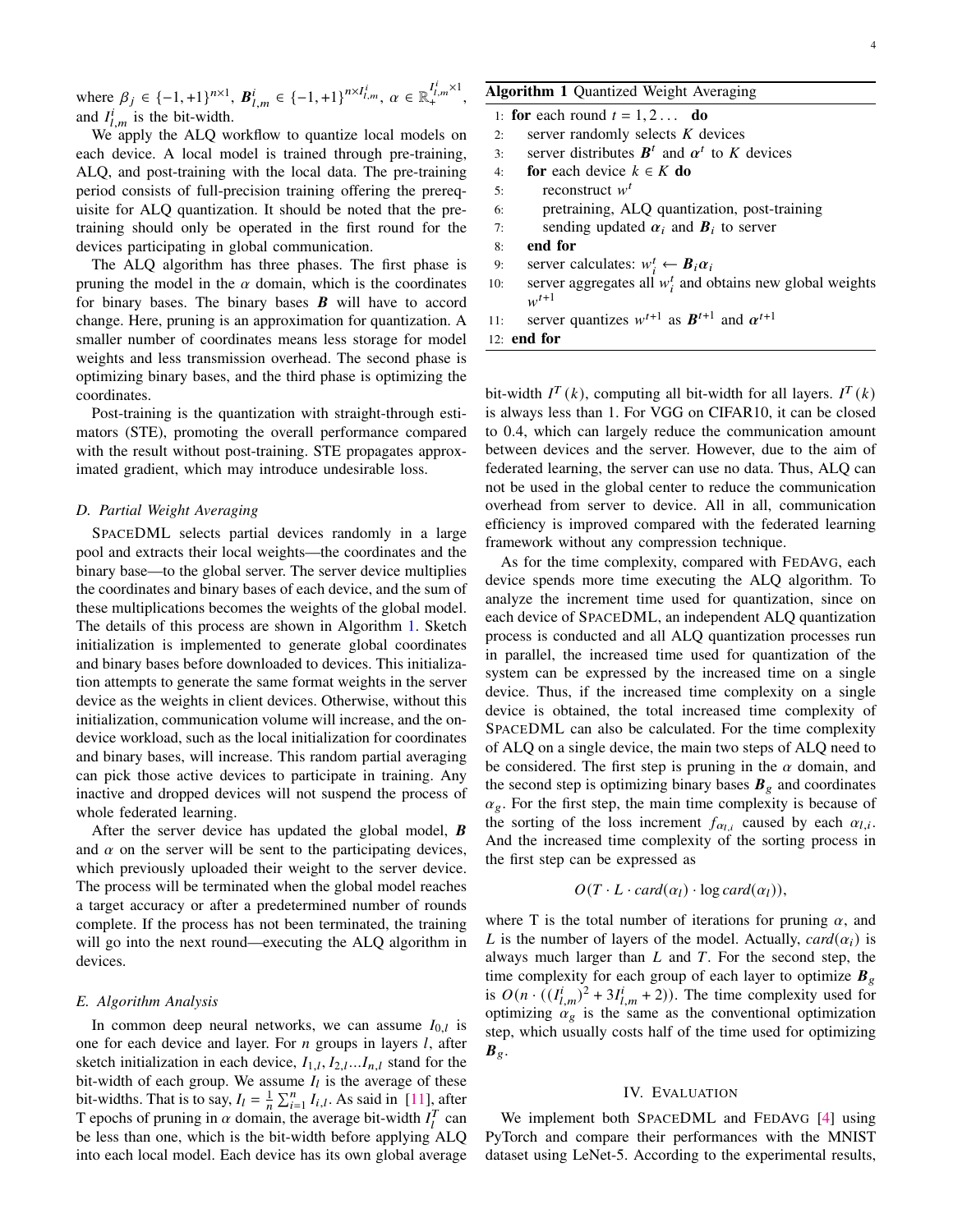SPACEDML significantly reduces communication overheads of SIN using adaptive loss-aware quantization-based federated learning while keeps the same or even higher accuracies of the global models compared with FEDAVG.

Dataset and model. We use LeNet-5, a CNN that is composed of two fully connected layers and two convolution layers with max pooling, in the following experiments over the MNIST dataset. The MNIST dataset is a handwritten digits dataset ubiquitous in the AI field, consisting of 60,000 training samples and 10,000 test samples over 10 classes. Each sample in the MNIST dataset is a  $28 \times 28$  grayscale image.

System settings. Both SPACEDML's system and FEDAVG's system consists of a central server and 100 devices. In our experiments, we choose 3, 5, and 10 as the number of partial devices involving in each round separately. In the implementation of SPACEDML system, we use different pruning ratios of  $\alpha$ , which are 0.7, 0.8, and 0.9. To make the training time and computational costs of SPACEDML's devices as similar to FEDAVG's devices' as possible, in each round of SPACEDML, epoch amounts for pre-training (only in the first round), optimizing with coordinates, optimizing with basis, and post-training with STE are all one. However, to guarantee quantization performance in our system, we iteratively prune the model for four epochs. Actually, these four epochs do not lead to an unacceptable increase in training time and computational costs.

The process will be terminated as long as the round number reaches ten or the global accuracy is larger than ninetysix percent, and training samples of the MNIST dataset are uniformly distributed among all the devices, which means that each device has IID data. The batch size used by each device is 10, and in each round, both FEDAVG and SPACEDML execute

<span id="page-4-1"></span><span id="page-4-0"></span>

| (a) Number of chosen devices $= 3$ .  |                  |       |  |
|---------------------------------------|------------------|-------|--|
| Config                                | <b>Bit-width</b> | Acc.  |  |
| <b>FEDAVG</b>                         | 1                | 95.43 |  |
| SPACEDML-0.7                          | 0.8145           | 97.62 |  |
| SPACEDML-0.8                          | 0.4131           | 98.21 |  |
| SPACEDML-0.9                          | 0.3986           | 97.12 |  |
| (b) Number of chosen devices $= 5$ .  |                  |       |  |
| Config                                | <b>Bit-width</b> | Acc.  |  |
| <b>FEDAVG</b>                         | 1                | 95.88 |  |
| SPACEDML-0.7                          | 0.5402           | 98.67 |  |
| SPACEDML-0.8                          | 0.4054           | 98.26 |  |
| SPACEDML-0.9                          | 0.4247           | 96.38 |  |
| (c) Number of chosen devices $= 10$ . |                  |       |  |
| Config                                | <b>Bit-width</b> | Acc.  |  |
| <b>FEDAVG</b>                         | 1                | 96.10 |  |
| SPACEDML-0.7                          | 0.5011           | 98.46 |  |
| SPACEDML-0.8                          | 0.5109           | 97.29 |  |
| SPACEDML-0.9                          | 0.4209           | 97.84 |  |
|                                       |                  |       |  |

<span id="page-4-2"></span>TABLE I: Experimental results of SPACEDML with different  $\alpha$ 's pruning ratios.

the training process for one epoch.

Communication overhead analysis. The experimental results of SPACEDML and FEDAVG are shown in Tabl[eI.](#page-4-0) According to the results, SPACEDML can significantly reduce the communication costs of the SIN while achieving even higher performance (2-3% in accuracy) of the global model than FEDAVG no matter the number of chosen devices in each round and the pruning ratio of  $\alpha$  used in the system. With the increasing number of chosen devices in each round, the global model trained by FEDAVG can achieve higher accuracy. However, the increasing number of devices chosen in each round in SPACEDML sometimes doesn't impose positive impacts on the global model's accuracy, such as the results of SPACEDML-0.8 in Table [\(b\)](#page-4-1) and Table [\(c\).](#page-4-2) This is because of the usage of ALQ in our system. Quantization can easily introduce uncertainties to the system, which can be even more obvious when the accuracies under different scenarios are already quite high. When the number of chosen devices in each round is fixed, the increase of pruning ratio of  $\alpha$ in SPACEDML can let the system obtain a smaller weight bit-width while also lowering the global model's accuracy. However, there are also some unexpected results in the table because of the existence of ALQ. This is because a larger pruning ratio represents that more coordinates are dropped in the optimization epoch, which makes the quantization more complete and can in turn lead to the greater loss of the precision of the reconstructed weights on the server. When the pruning ratio of  $\alpha$  is 0.7, the lowest average weight bitwidth is 0.5011 when the number of chosen devices in each round is 10, and the highest average weight bit-width is 0.8145 when the number of chosen devices in each round is 3. The difference is because the pruning epochs on each device are quite small, which means that the pruning process may be incomplete in every round when  $\alpha$  is also small. And when the pruning ratio is 0.8 and 0.9, SPACEDML can achieve 0.39 weight bit-width, which is the best performance, and average 0.41 weight bit-width. This result is almost the optimal compression result using ALQ on a single machine, which means that SPACEDML can save at most 60% communication cost between devices and server.

Scalability analysis. Apart from saving the communication costs between devices and the server, SPACEDML can also help SINs have better scalability. This is because with the same maximum bandwidth, SPACEDML can include more devices into the system, and the results in Table also reveal thi[sI.](#page-4-0) Since all the devices train models with the same structure in both FEDAVG and SPACEDML, and the quantization process on each device also runs with the same setting in SPACEDML, the communication costs between each device and the server are almost the same. In this case, the overall communication overheads between devices and the server increase linearly with the increase of the devices in the system. Thus, for example, according to the result of SPACEDML-0.7 in Table [\(c\)](#page-4-2) and the result of FEDAVG in Table [\(b\),](#page-4-1) the overall communication costs of these two methods are almost the same since the bit-width of SPACEDML-0.7 is half of the bit-width of FEDAVG. However, the number of devices in the system of SPACEDML-0.7 is twice the number of devices in